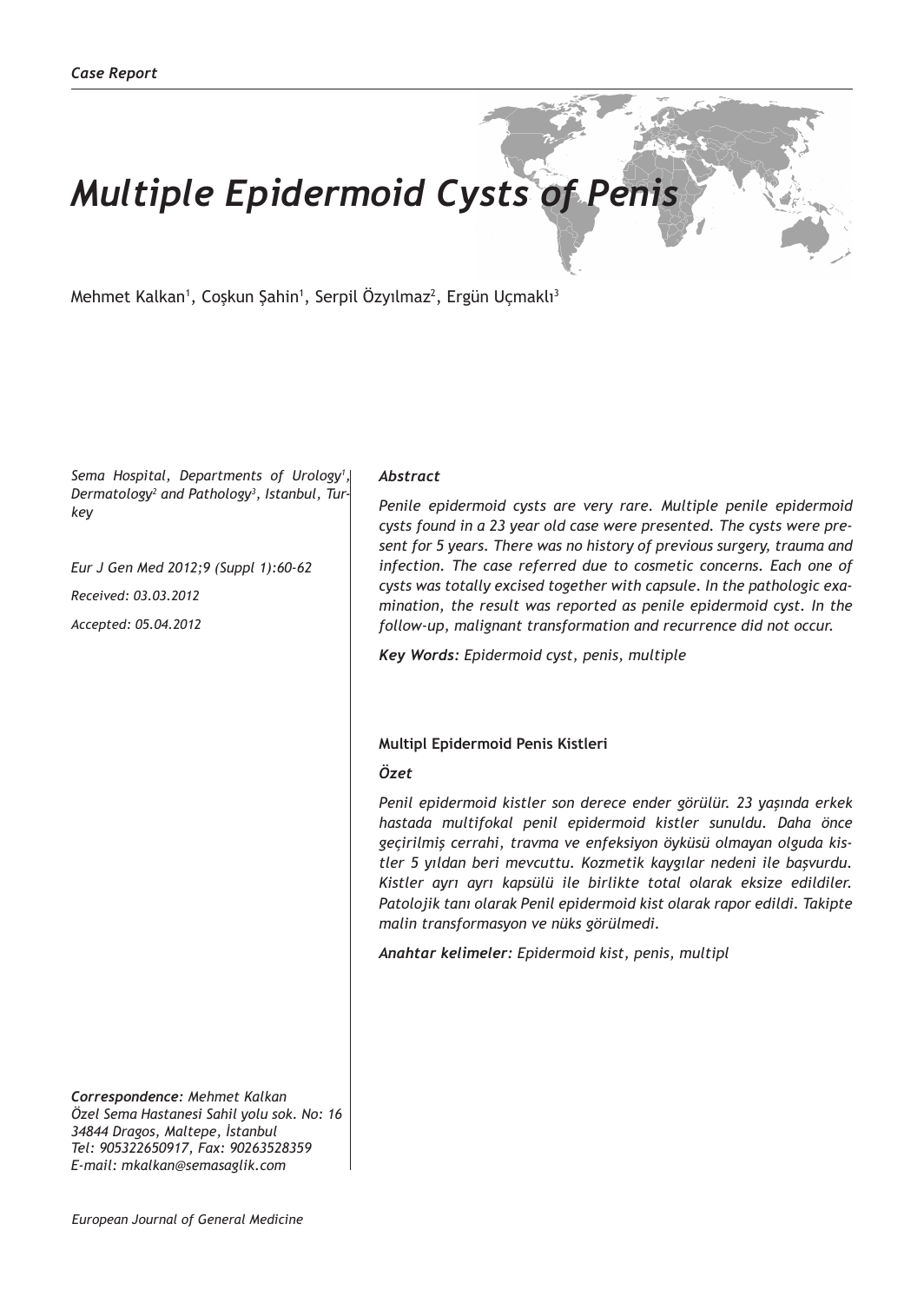# **INTRODUCTION**

Epidermoid cysts are most common cyst form of the skin. It can occur on skin throughout all parts of the body, particularly in face, neck, head and thoraco-abdominal region. Penile epidermoid cysts are very rare. Although there are several individual cases reported in the literature, no case with multiple penile epidermoid cysts was found (1, 2). Etiological reason of those lesions has not been clearly identified. It may be congenital or acquired. In the etiology of acquired cysts, trauma or previous surgery can be considered. Considering the underlying cause of congenital cysts, epidermoid cysts are regarded as different entities, although cysts originating from median raphe are indicated (1, 3).

# **CASE**

A 23-year old male subject referred due to several painless swollen lesions in the penis, which had gradually increased in number throughout five years. In the medical history, it was found that there was no previous infection, trauma or surgical intervention in the region, the subject did not seek medical help due to those lesions and no intervention was made on lesions. In the physical examination, it was observed that lesions were localized on penile shaft, dorsal and dorsolateral region, and there were five cystic swollen lesions, with largest one sized 1 cm, which were characterized with smooth surface, soft consistence, painless and the lesions were freely moving (Figure 1). It was observed that the case had no similar lesions in other parts of the body. Lesions were individually excised under local anesthesia. It was found in sections of the lesions that the lesions contained macroscopic cheese-like material and in the histopathological examination, it was comprised of stratified squamous epithelium (Figure 2). No post-operative complication occurred and the case was discharged in the same day. Recurrence did not occur in the two-year follow-up.

## **DISCUSSION**

Epidermoid cysts of penis are mostly solitary, but multiple ones are very rare. Development of cysts on mid-line leads to the speculation that they are mostly congenital and they originate from median raphe. Cysts reported in the literature are largely those mid-line cysts (3, 4). Those cysts may develop at any place ranging from urethral meatus to anus along the genitoperineal raphe. It is believed that the condition is sequel of a prevalent failure during embryological development of male genital system (2, 5). The part of those cysts deriving from urethra has ecto-dermal origin, but the parts deriving from urethral residues have endo-dermal origins. Three histopathological types were defined including urethral, epidermoid and mixed. The most common one is the urethral type (70 %) (1, 4). In our case, the histopathological examination revealed out that the cysts were comprised of stratified squamous epithelium. Epidermal cysts most frequently develop in scrotum in the extragenital system and they are multi-focal. It is also known as scrotal sebaceous cyst. Acquired multi-focal epidermoid cyst on penis skin is not found in the literature. The case presentation by Singh et al. reported unilateral penile ventrolateral cyst (1). In another study, penoscrotal epidermoid cyst developed following hypospadias surgery was reported (5). Similar to our case, no penile involvement with multiple cysts was found in the literature. Dermoid cysts, teratomas, pylonoidal cysts and urethral diverticula should be considered in the differential diagnosis. However, as it can be seen in the figure, the appearance of painless mobile mass lesion containing white caseous material is enough for making the diagnosis (Figure 1). The treatment indications of such cysts include pain during intercourse, secondary infections and cosmetic deformity. The referral cause of our case was the discomfort arising from cosmetic deformity. Due to the age of the case, lesions were totally excised, together with the capsule beneath the lesion, under local anesthesia. There is risk of aspiration and simple drainage recurrence. It was reported that in scrotal cysts, re-excision is required in cases where residual tissue is left after the treatment (6). Neoplastic transformation was reported, although rare, in other parts of the body. However, malignant transformation was not reported in penile epidermoid cysts (1, 2, 7).